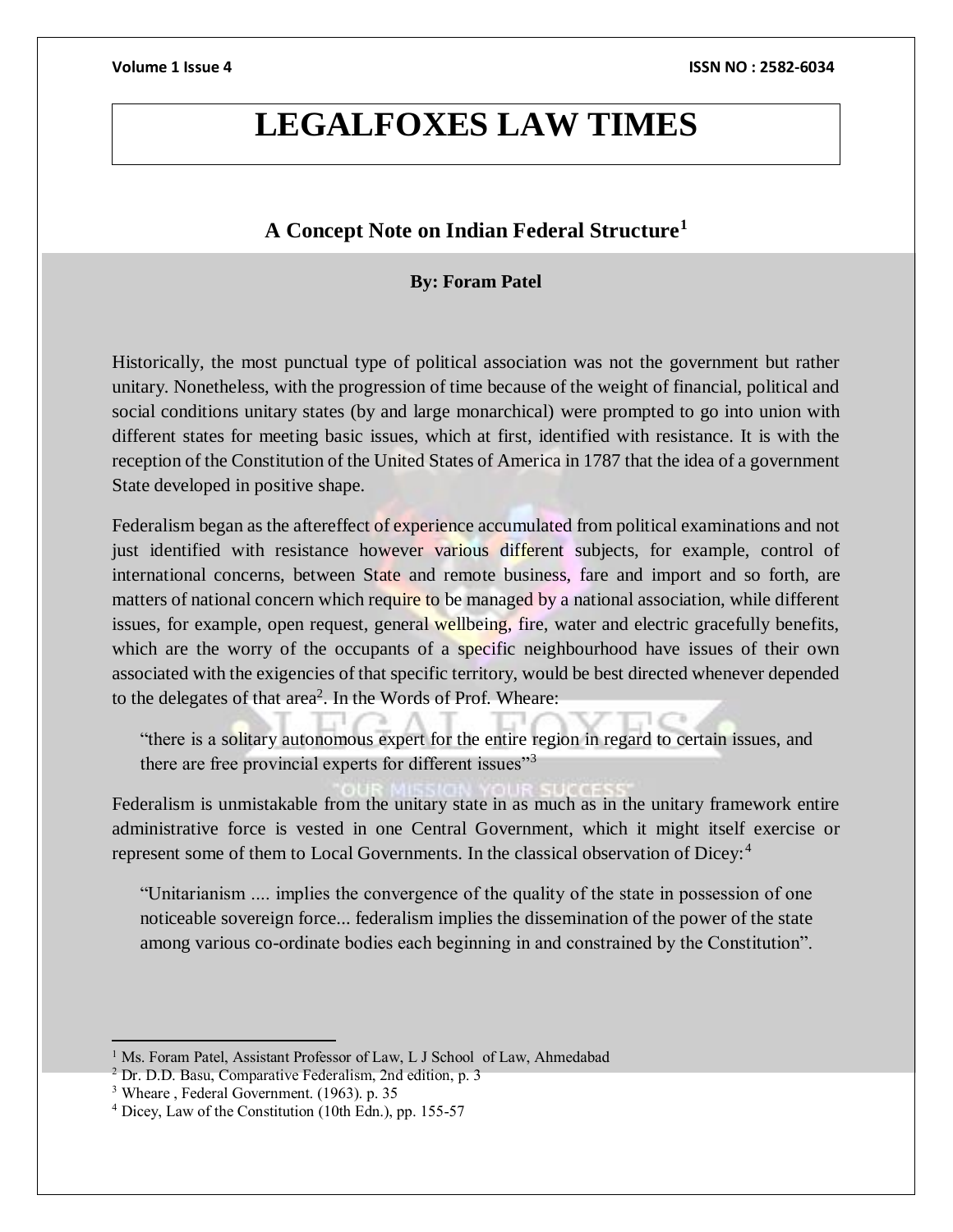### **Volume 1 Issue 4 ISSN NO : 2582-6034**

The advantages of federalism are that it frees the federal government for consideration of national and international issues, and gives the State or provincial governments a measure of independence and ability to devise their own solutions for local problems. The disadvantages are that it creates a fairly complicated and legalistic structure, with many opportunities for disputes between federal and State Governments on powers and their exercise.

Ever since the birth of federalism various political thinker and constitutional scholars have tried to define the concept of federalism, however still the concept of federalism remains elusive. The primary trouble of any treatment of federalism is that there is no concurred meaning of government state, and on the other hand, the trouble is that it is ongoing with conventional researchers regarding the matter to think about the model of the United States of America, the most established of all bureaucratic constitution as obvious administrative State and prohibiting any framework from the classification of the alliance that doesn't adjust to that model structure. Despite the fact that the government rule has been embraced by different nations from the American point of reference, every nation has presented varieties of its own, because of which the universe of federalism today comprises of various sorts of bureaucratic constitutions, none being a definite imitation of the other. There is a consensus of opinion among many the political thinkers that in any present-day discussion of Federal Constitutional law, we must include the entire family of these variegated types of federation besides the classical model of the American Constitution<sup>5</sup>. According to Livingston, federalism is 'useful' than an 'institutional idea' and that any hypothesis which affirms that there are sure unbendable qualities without which a political framework can't be federal disregards the way that foundations are not very similar things in various social and social situations<sup>6</sup>.

The United States of America the traditional Federal country, the original Federal Constitution has been transformed to such an extent that even the founding fathers could not have envisaged. The transformation in the American federal system has led to the stronger federal government than ever before, and classical federalism as we knew is too large extent watered down. The procedure of centralisation has been helped by the Supreme Court by the method of liberal translation of the federal forces of between state trade<sup>7</sup> and general welfare or the supremacy clause in Article VI  $(2)^8$ , or defence power [Article I, s. 8(1)] as well as by inventing the judicial doctrines of 'implied powers'<sup>9</sup> of the federal legislature, 'national pre-emption', and judicial recognition of co-operative federalism $10$ .

Federalism, as a rule, establishes a complex legislative instrument for the administration of a nation. It has been advanced to tie into one political association a few self-ruling, unmistakable,

<sup>5</sup> Livingston, *Federation and Constitutional Change*, (1956), p. 6-7; Sawer, *Modem Federalism*, (1969). p. 186 6 *Ibid*

<sup>7</sup> *Gibbons v. Ogden*, (1824) 22 U.S. 1; *Heart of Atlanta v. U.S*., (1964) 379 US 241

<sup>8</sup> *Pennsylvania v. Nelson*, (1956) 350 US 497; *Testa v. Kalt*, (1947) 330 US 386

<sup>9</sup> *McCulloch v. Maryland*, 17 U.S. 316

<sup>10</sup> *Carmichael v. S. Cole Co*., (1937) 301 U.S. 495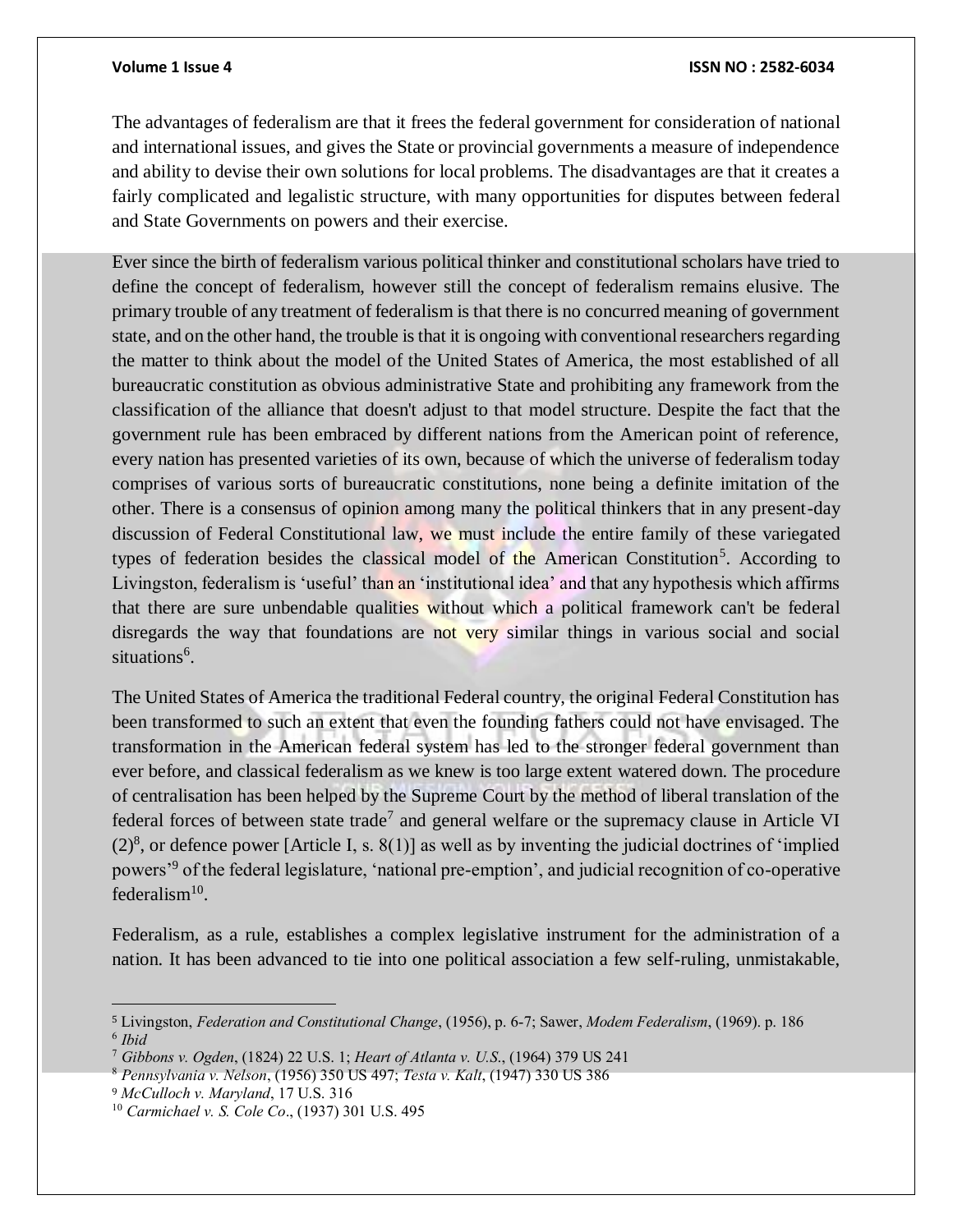### **Volume 1 Issue 4 ISSN NO : 2582-6034**

discrete and different political elements or regulatory units. It tries to draw a harmony between the power working for convergence of intensity in the middle and those asking for dispersal of it in various units. It subsequently tries to accommodate solidarity with variety, centralisation with decentralisation and patriotism with localism<sup>11</sup>. In a federation, both the national and the state governments owe their existence and derive their powers from the federal constitution, and both are separate legal entities known to the law.

India got independence on 15<sup>th</sup> August 1947 and the Constitution of India established a dual polity in the country, consisting of the union government and the state government. Framers of the Indian Constitution have incorporated the principals of federalism in the constitution by studying the principals and experience of the Federation of the United States of America, Canada, and Australia. They have attempted to join in the Indian government structure the principle advancement in those leagues. They have likewise looked to maintain a strategic distance from the troubles confronted in that every now and then. Anyway inferable from the unique circumstance winning at the hour of autonomy the composers of Indian Constitution accommodated solid focal government.

Since the origin of our Constitution, there has been a differing conclusion among different journalists as to the genuine nature of federalism listed by the Constitution of India. A few researchers have portrayed the Indian Constitution has 'semi-government' while a few have depicted it as 'unitary with bureaucratic highlights' or 'administrative with unitary highlights'. Generally, scholars who have described the Indian Constitution as quasi-federal have proceeded on the basis of the traditional federal system presented by the Constitution of USA over two centuries ago. However today there has been a striking deviation from the traditional USA system not only in other countries but also in the United States itself. In the past century, the federal government in the United States has slowly expanded its power in areas which were not delegated to it by Constitution through various judicial interpretations. In fact today federal government in the United States has been poking its nose under sphere left to the State by the federal Constitution under the doctrine of co-operative federalism.

More extensive forces given to the focal government under our Constitution was with an aim to upset with the phenomenal circumstance which was available at the commencement of our nation and to manage any such vulnerability in future. In the vast majority of the administrative constitutions, the central government have been given prevail forces to manage remarkable circumstances which may emerge in future. Government framework received by our constitution is extraordinary in itself, and it is inappropriate to call that it isn't bureaucratic or it is semi administrative as federalism isn't static however a powerful idea and it is developing consistently from time to time.

 $\overline{a}$ <sup>11</sup> David M. Walker: *The Oxford Companion to Law,* 1980.